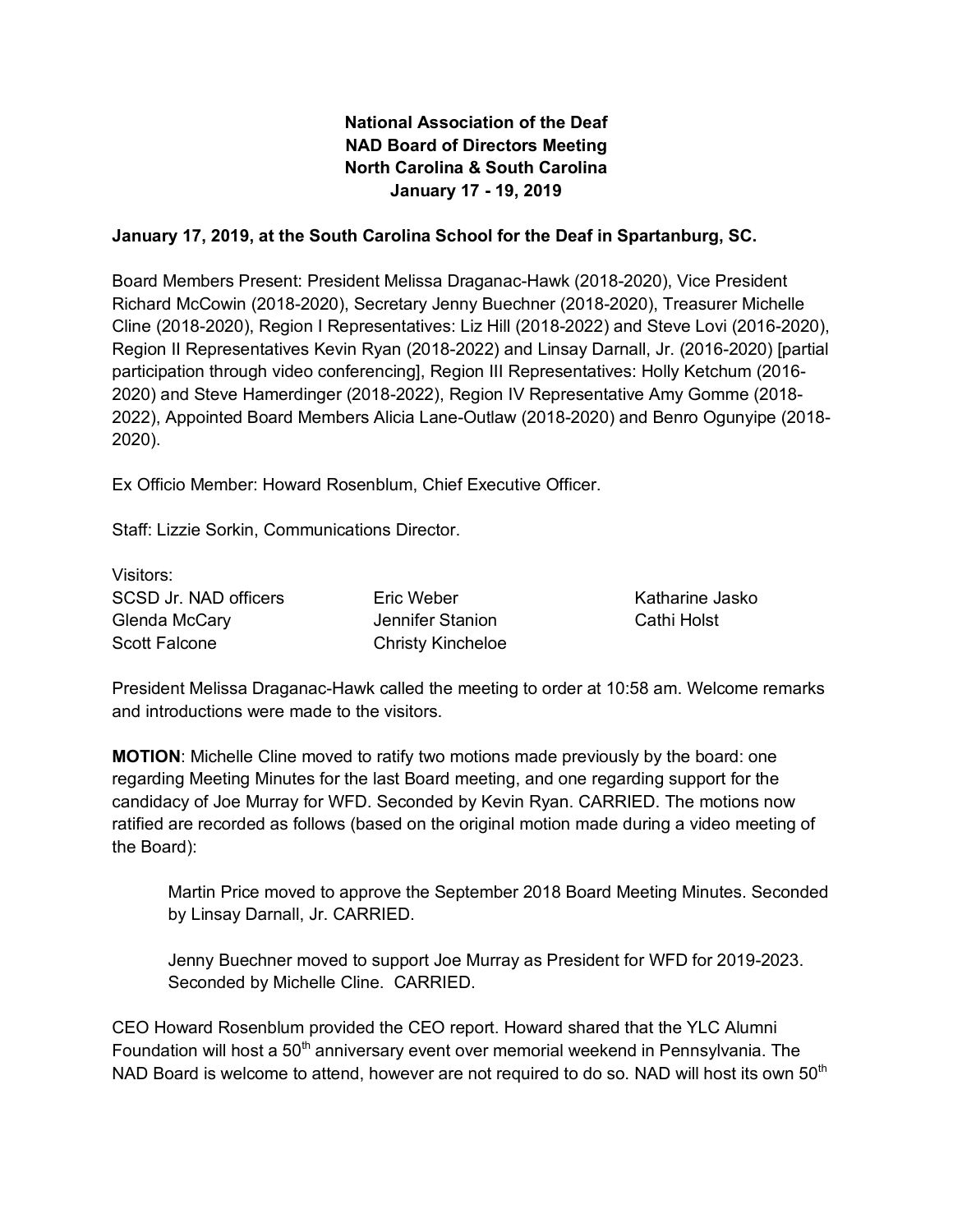anniversary event at Camp Taloali, in Stayton, Oregon on August  $8<sup>th</sup>$ , and has invited the NAD Board to attend. Further details would be shared with the board once it is available.

Howard also shared that the World Federation of the Deaf would like for the NAD to bid to host its Quadrennial Conference and Congress in 2023. Due to the amount of work, and funds required for hosting the Conference and Congress, Howard does not recommend that the NAD bid for this, however, recommend that the NAD, in partnership with Gallaudet University, submit a bid to host a 3-day mini-conference, which does not include Congress in 2021.

**MOTION**: Jenny Buechner moved for the NAD to pursue a bid for the 2021 WFD Mini-Conference. Seconded by Amy Gomme. CARRIED.

The Board then discussed workshop topics for the upcoming NLTC in October 2019 that will take place in Little Rock, Arkansas. Possible workshop topics include an update on the 2018- 2020 Priorities, Strategic Planning, processing a bill through legislature, fundraising, and organizational leadership styles.

The Board also discussed that the State Associations and Affiliates Committee (SAAC) would like to have some involvement in developing the agenda for Caucuses.

President Melissa Draganac-Hawk called for a recess at 11:56 am, for lunch with the SCSD Jr. NAD students and staff.

The meeting resumed at 1:05 pm.

Howard resumed his CEO report and shared that the NFL has announced Gladys Knight will sing the National Anthem, while deaf performer Aarron Loggins will sign both the National Anthem and America the Beautiful.

Howard and the Board discussed the recent incidents regarding drive through accessibility. He shared that even after 27 years of practicing law, this remains to be an issue, and lawsuits against local franchises have not been effective given that it still occurs now, most likely due to staff turnover, management turnover, and trainings/policies changing over time. Howard proposed a plan to address this issue on a systemic level and the Board was in agreement with HQ taking the lead on this plan.

There was a discussion about how people are not aware of NAD's response to local media regarding the Taco Bell incident in Jacksonville, Illinois. The board agrees that the information would be shared through the President's monthly video or the Ask Howard Anything video. The board also discussed how we can work with the SAAC to empower state associations to take on action at local franchises that are not providing access to deaf and hard of hearing customers.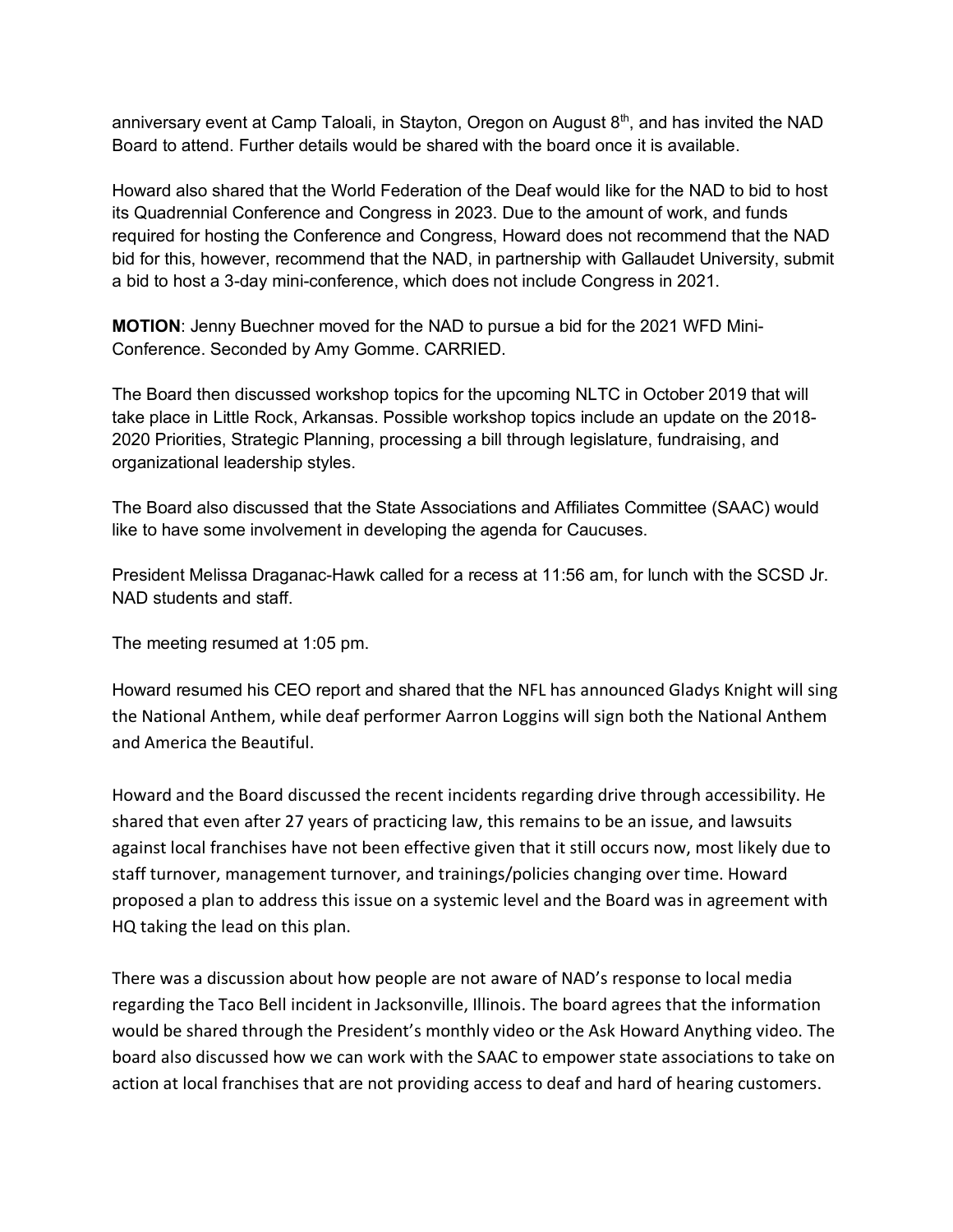Treasurer Michelle Cline provided the Treasurer Report. The 2018-2019 budget was reviewed and discussed. Although the 2018 NAD Conference incurred losses, the budget will balance out due to other revenues and some bequests that have been received during this fiscal year.

The board had a brief discussion about how to project costs for upcoming conferences. Angela Ellman, who coordinates the NAD Conferences, will be doing a site visit in Chicago to identify what they have, and what the NAD will need to ensure a successful conference. As part of planning the conference, the NAD tends to release an RFP for AV companies to provide AV services at the conference. The AV provider that the NAD contracted with Hartford, CT, and Phoenix, AZ is interested in bidding for the NAD 2020 conference and will be joining Angela at the site visit, so they can prepare a more detailed bid, which will hopefully be more accurate with their estimate and the actual costs at the conference.

Treasurer Michelle Cline shared the proposed budget for the 2019-2020 fiscal year. The proposed budget includes a 3% raise for Cost of Living Adjustment (COLA), as well as added staffing needs overall as well as to cover staff to support the Interpreter Agency Accreditation program that the NAD will launch in 2019. This will be initially funded by some of the money from the bequests, and will become self-funded through application fees and other revenues. The budget includes a separate category for DCMP budget, which is funded by a grant from the US Department of Education, and DCMP is on year 3 of its current 5 year grant.

**MOTION**: Steve Lovi moved to approve the FY 2019-2020 Proposed Budget. Seconded by Holly Ketchum. CARRIED.

Treasurer Michelle Cline led a discussion about what the Board recommends as the optimal use of funds from the bequests. The finance committee has recommended that half of the funds be invested into Real Estate Investment Trust (REIT), and allow the NAD to use the remaining half for other items that are needed. Some of those funds are tied to a few line items in the budget that was recently approved, however those items are not significant in terms of funding. The board discussed ideas including investing into some strategic planning consultation. Further discussion will be held with the Finance Committee and Howard.

President Melissa Draganac-Hawk called for a recess at 2:11 pm, so that the board can visit the Described and Captioned Media Program offices, also in Spartanburg, SC.

### **January 18, 2019, at the North Carolina School for the Deaf in Morganton, NC.**

Board Members Present: President Melissa Draganac-Hawk (2018-2020), Vice President Richard McCowin (2018-2020), Secretary Jenny Buechner (2018-2020), Treasurer Michelle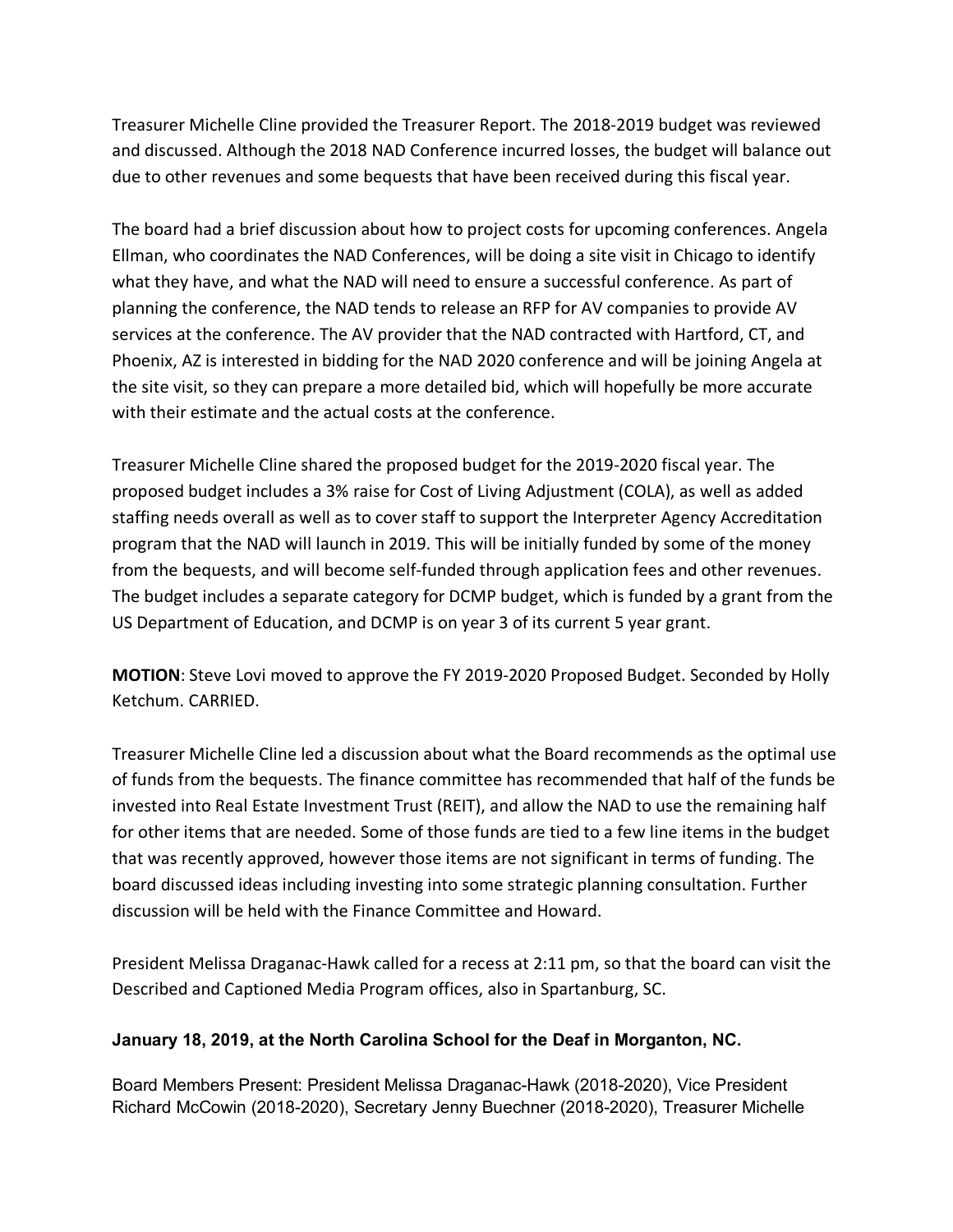Cline (2018-2020), Region I Representatives: Liz Hill (2018-2022) and Steve Lovi (2016-2020), Region II Representatives Kevin Ryan (2018-2022) and Linsay Darnall, Jr. (2016-2020) [partial participation through video conferencing], Region III Representatives: Holly Ketchum (2016- 2020) and Steve Hamerdinger (2018-2022), Region IV Representative Amy Gomme (2018- 2022), Appointed Board Members Alicia Lane-Outlaw (2018-2020) and Benro Ogunyipe (2018- 2020).

Ex Officio Member: Howard Rosenblum, Chief Executive Officer.

Staff: Lizzie Sorkin, Communications Director.

Visitors:

| Visitors:               |                      |                    |
|-------------------------|----------------------|--------------------|
| NCSD students and staff | <b>Kelsey Bailey</b> | Calvin Vind        |
| Jamie Marshall          | Craig Blevins        | Debi McNally       |
| Ruben Leon              | Iris Childers        | Martha Bradley     |
| <b>Blaire Johnston</b>  | David Bird           | Ann Krohn          |
| Carol Bailey            | Jana Lollis          | <b>Trish Mason</b> |
| <b>Richard Bailey</b>   | Matt Howell          | Lawson McNally     |

President Melissa Draganac-Hawk resumed the meeting at 8:25 am. Welcome remarks and introductions were made to the visitors.

Updates on the 2018-2020 Priorities were shared.

# **Priority: Establishing a Task Force with Deaf Seniors of America on all aging-related issues.**

President Melissa Draganac-Hawk shared an update on behalf of Board Liaison Martin Price, that the Deaf Seniors Task Force has been created with representatives from: the NAD; DSA; Council de Manos; and National Black Deaf Advocates (NBDA). The task force has met recently and discussed posting available resources on the NAD website, as well as improving how the information is found on the website. They have asked for assistance from NAD staff Kim Bianco Majeri to locate the information and make it more centralized on the NAD website. The majority of the information on the NAD website is targeted towards people who are 65 and older, however there is a need for more information and resources for family members wanting to support senior citizens. The Task Force may establish sub-committees to continue the work on identifying and building resources in this area, along with other information and resources related to aging.

# **Priority: Focusing on Systemic Barriers in Vocational Rehabilitation Services for the Deaf and Hard of Hearing.**

Board Liaison Holly Ketchum shared that the VR Task Force members have met three times, and are currently focused on collecting data from various states across the country on their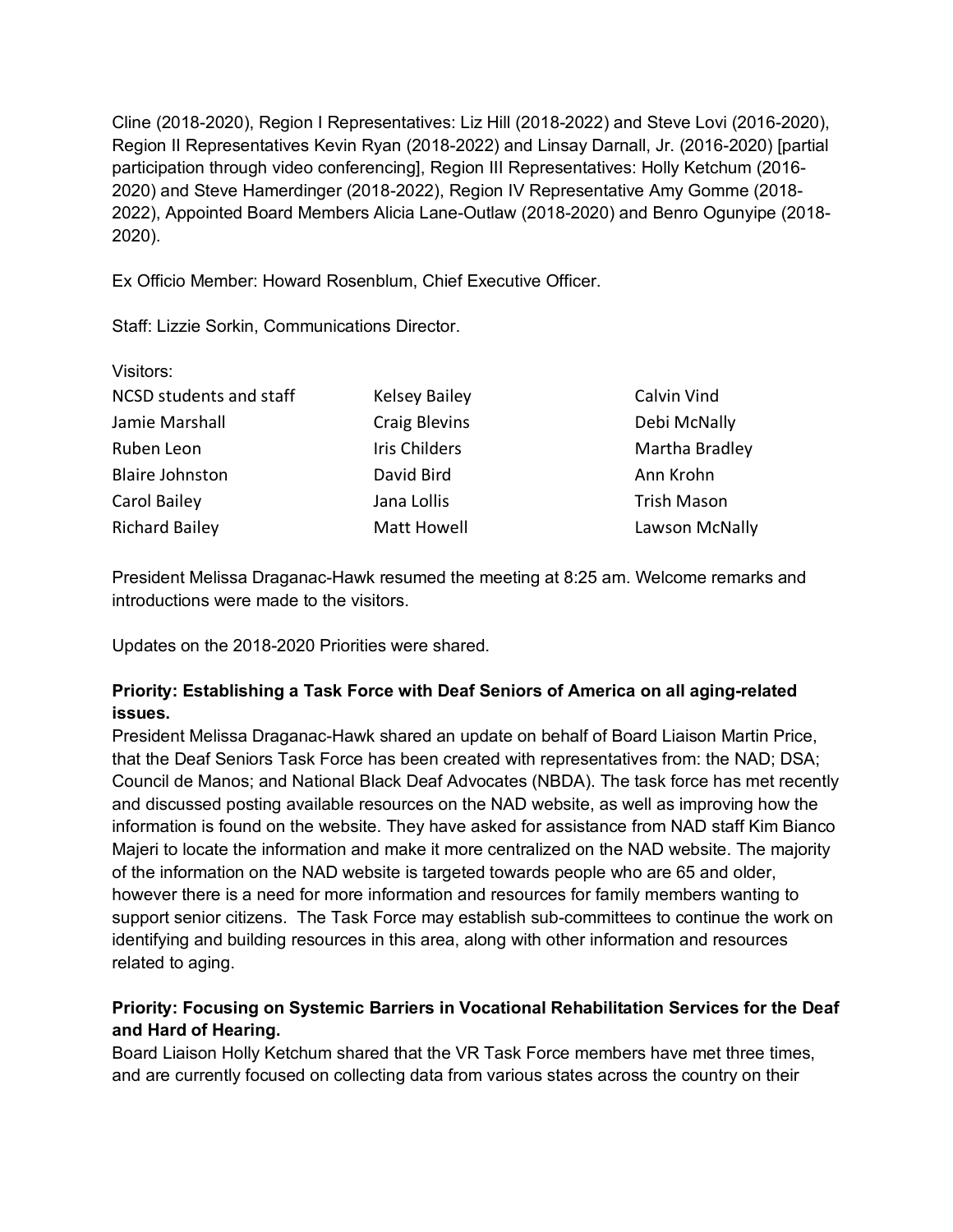policies and procedures for serving deaf and hard of hearing clients. The committee anticipates to have a full report at the 2020 conference.

# **Priority: National Parent Campaign.**

CEO Howard Rosenblum provided an update on behalf of Tawny Holmes, NAD Staff. Tawny envisions in accomplishing the following tasks for this priority:

- Reinvigorate the Education Advocate program infrastructure
- Collaborate with American Society on Deaf Children (ASDC) to create a PSA targeted towards parents
- Collaborate with American Sign Language Teachers Association (ASLTA) and the Clerc Center to create a national resource database of ASL services for families
- Publish the parents sections of the NAD website
- Create more videos for social media distribution

A committee is being created to help support Tawny in the efforts to achieve the priority.

**Priority: Campaign to spotlight the oppression of Deaf people within the justice system.** Board Liaison of the Public Safety Committee Steve Hamerdinger provided an update that the committee has met to discuss the priority, and what needs to happen to achieve the priority. There are several moving parts in regards to the need to provide training for law enforcement across the country through NAD Headquarters, and key stakeholders.

# **Priority: Restoring the Deaf Community's confidence in the sign language interpreting profession by strengthening our partnership with the interpreters.**

Secretary Jenny Buechner shared an update on the progress of the priority and the tasks outlined in the priority.

NAD President Melissa Draganac-Hawk has reached out to RID President Melvin Walker and shared the NAD's intent to address the following issues:

(1) bring the NAD-RID Code of Professional Conduct for sign language interpreters up to

the expectations of the Deaf community; and

- (2) establish a clear and public timeline for updating and restoring sign language
- interpreting certification programs, including the NIC, Ed K-12, SC:L, and CDI; and
- (3) developing a position statement on the minimum standards for Federal, state, local

and institution-wide regulations and policies.

A committee has been established to review the Code of Professional Conduct with three representatives from the NAD, three representatives from RID, a representative from Council de Manos, and a representative from National Black Deaf Advocates. The work is ongoing..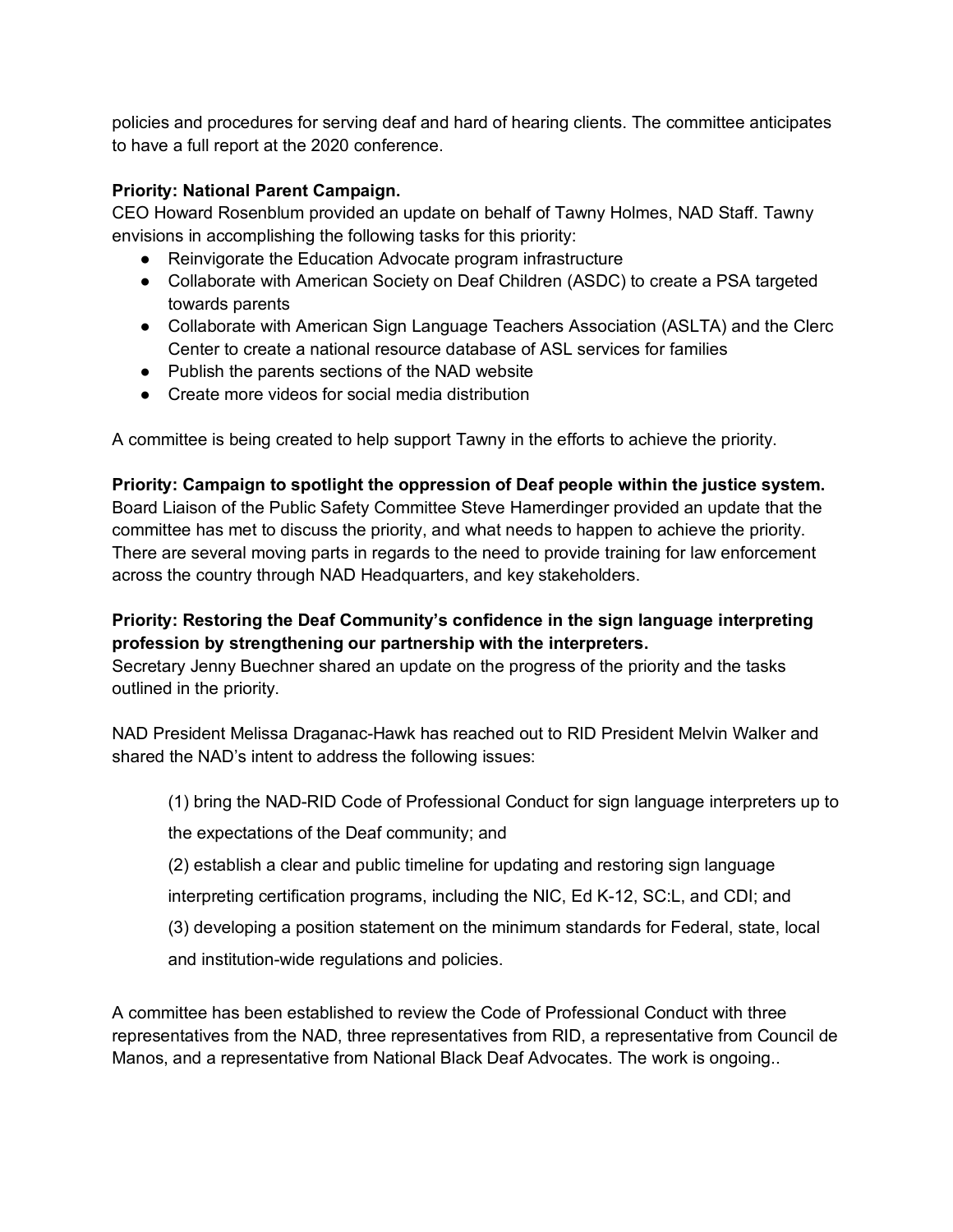President Melissa Draganac-Hawk reported that she has had conversations with RID President Melvin Walker regarding concerns about certification exams and the timeline for the availability of the exams that were offered prior to the moratorium.

President Melissa Draganac-Hawk led a discussion about how the priorities should be reported, in addition to the Board Meeting minutes that are published on the NAD website, and at the biennial NAD conference.

President Melissa Draganac-Hawk called for a recess at 9:16 am.

The meeting resumed at 9:34 am.

Region I Board Members Liz Hill and Steve Lovi provided a report, sharing that there are several legislative happenings in their region, including bills for LEAD-K, Deaf Child Bill of Rights, and others.

Region II Board Members Kevin Ryan and Linsay Darnall, Jr. provided a report, sharing that they had a Region State Associations (SA) meeting this past Sunday, and 11 out of 13 states participated. Several SAs shared they have legislative happenings including interpreter licensure, and LEAD-K.

Region III Board Members Steve Hamerdinger and Holly Ketchum shared that their region feels that the monthly SA meetings are not effective. Both plan to conduct one-on-one meetings with each SA in their region to get more information on their state issues. Steve shared that one major issue within Region III is hurricane response/relief, especially in "gulf states" (Florida, Alabama Louisiana, Mississippi, and Texas). Both are prepared to start working with SA for NAD presence at their SA conferences.

Region IV Board Member Amy Gomme shared that they are changing how they operate their monthly SA meetings. Instead of having SA representatives provide updates on local happenings, they are doing a topic of the month that will help SAs learn from each other from successes already available within their region. For instance Alaska has grown its Jr. NAD membership so they spoke about how they did that. Everyone can benefit from the discussion and idea-sharing on the topic. Several states are working on legislative bills including LEAD-K. Some SA want to receive parliamentary training.

Appointed Board member Benro Ogunyipe reported that he has been reviewing the list of affiliates on the NAD website and raised several questions including how can we ensure the website is updated with active affiliates, and how affiliates can update their organizational information. Organization Membership does not clearly show what the benefits are. Benro intends to send out a survey to affiliates regarding what they want in terms of their affiliate membership, their priorities, and other concerns they would like to work with the NAD on.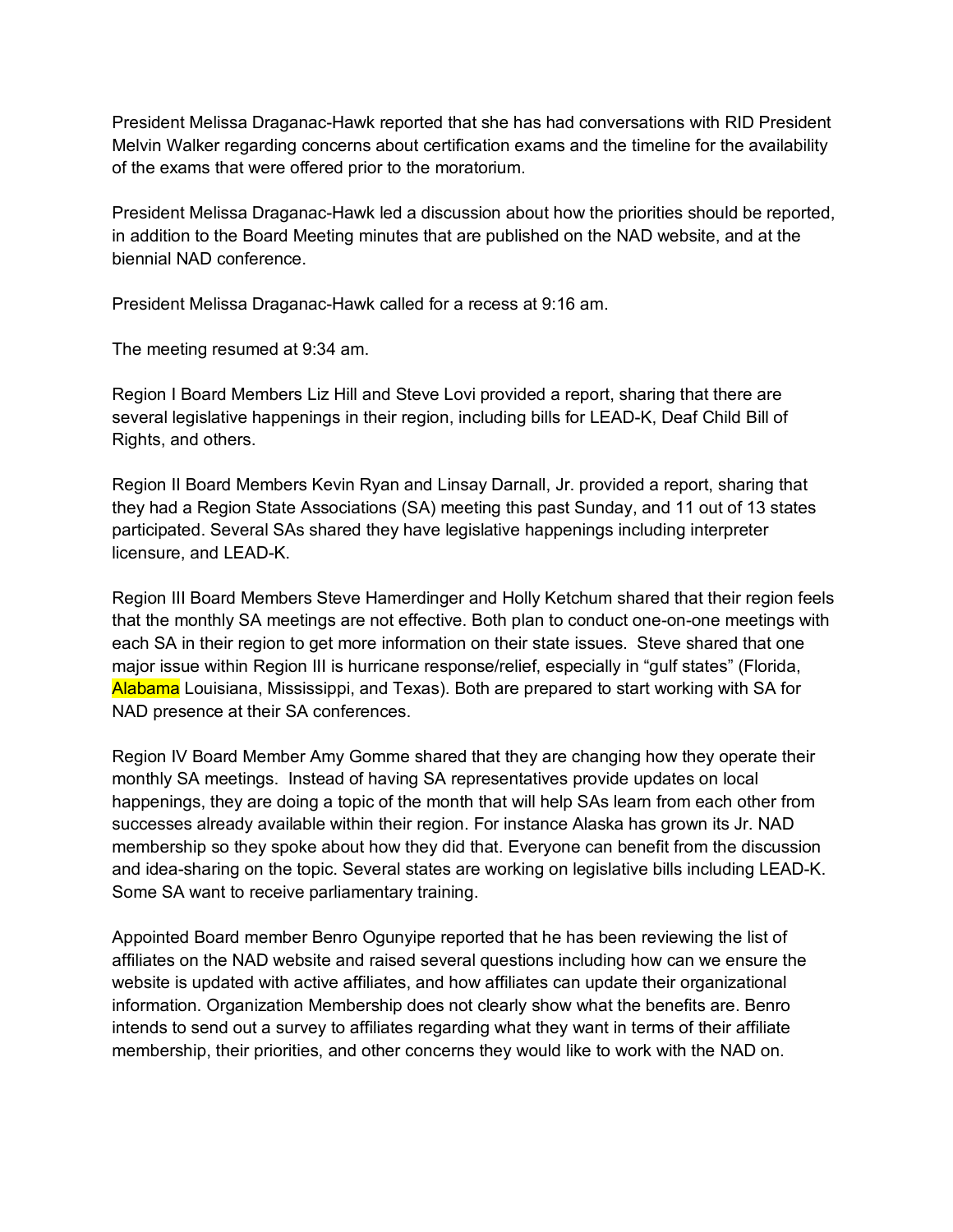Appointed Board member Alicia Lane Outlaw shared that she is working on the Strategic Plan, to help NAD with its vision beyond Vision 2020. Alicia shared that it is difficult to track whether we have achieved the NAD Vision 2020 objectives and goals. Currently looking at different models for a strategic plan. It has been learned that more and more organizations are not doing traditional strategic planning but rather doing framework focus. It is possible that the NAD will need to change its approach and consider doing a framework focus. There are plans to have a consultant help us, however we are unable to contract with a person we had initially discussed with, and are now looking for a different consultant with expertise in this kind of work.

Amy Gomme provided a report for the Diversity Strategic Team, and reported that meetings are being scheduled for the team. They intend to provide more updates at the next Board meeting in May, 2019.

President Melissa Draganac-Hawk called for a recess at 10:13 am. The Board was led by NCAD students for a tour of the campus.

The meeting resumed at 1:06 pm.

Committee Reports were provided.

Interpreter Referral Agency Committee – CEO Howard Rosenblum shared that they have developed a process for accreditation of Interpreter Agencies. They have various components including a draft of the Application Process and Grievance Process which will include an investigator, and meditation as an option. The committee has developed a draft NAD Code of Agency Conduct (CAC). The plan is to have the Board and DST to review the documents, and then distribute to Interpreting Agencies across the country for their feedback prior to launching. It is the goal is to launch this program in Spring of 2019. There were several questions from the board, most of which were answered by Howard, and some were referred to committee for further exploration.

Certified Deaf Interpreters Committee – Kevin Ryan shared that he is working on confirming the committee members due to some recent changes, and hopes to make progress with meetings over the next few weeks.

State Association and Affiliates Committee (SAAC) – Michelle Cline reported that the Board has a board workgroup working with the SAAC. They have met several times to date, and are working on several areas including roles and responsibilities of SAAC committee members and Region Board members, to ensure there is no overlap. SAAC will be updating the Toolkit. SAAC created a proposal for a Mentor Program to support State Association presidents in leading their organizations. The proposal has been sent to the board for review and consideration.

Governance – Liz Hill shared that she has restructured governance to include two subgroups for areas of focus during this term. The two subcommittees will focus on the Board Policy Manual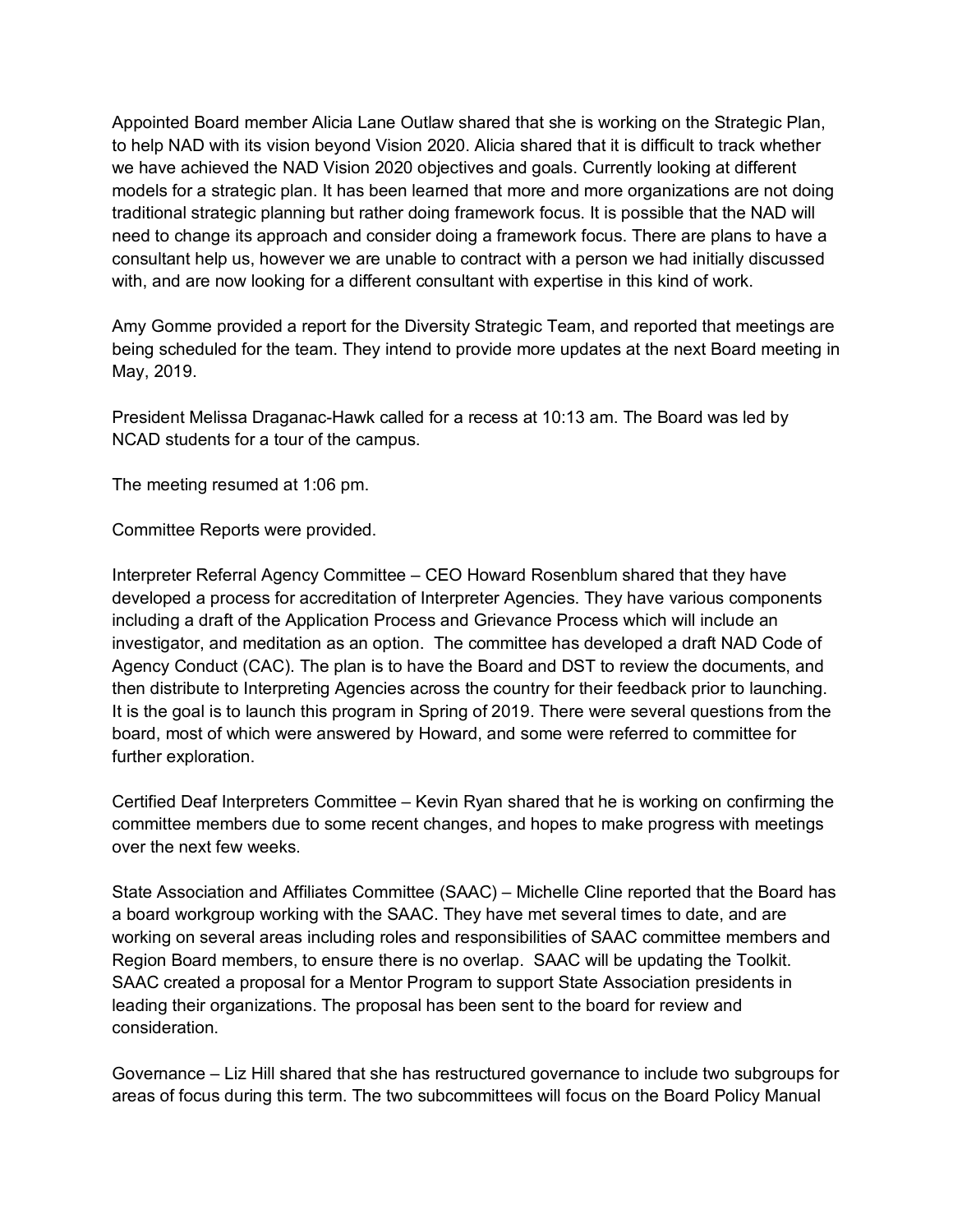and the Council Of Representatives procedures, respectively. The subcommittee focused on BPM will consist of past board members. The subcommittee focused on COR will consist of members who have a wide range of experience with COR.

Outreach Committee – Alicia Lane Outlaw shared that the webmaster, Andy Foster did a video for an update on the database integration which will improve the process for membership including renewals, updating member information, and conducting reports on membership. The video was shown to the Board. Once the integration is complete, in the next few weeks, we will then be able to use the data from the database to help with fundraising and outreach efforts.

Alicia Lane-Outlaw also provided an update to one of the 2016-2018 priorities that focuses on the clearinghouse of health information on the NAD website. There is a dialogue with AMPHL to figure out a partnership and to have them review content to ensure that the content is accurate and current. Sarah Hein, a nurse, will develop the process on how to get data, and how to verify it.

Public Policy Committee – Steve Lovi reported that the committee is looking for a chair.

Public Safety Committee already provided an update this morning, as their work is primarily focused on the Priority.

Bylaws Committee did not have a report at this time.

Employment Task Force – Holly Ketchum shared that the National Employment Resource Center is available on the website, with videos. The committee will be working on collecting Vocational Rehabilitation and Employment resources in states, which will be added to the NAD website. Once these are completed, the task force is questioning who will be responsible for ensuring the information is up to date, beyond 2020.

Video Remote Interpreting (VRI) Task Force – Holly Ketchum shared that their work is complete in regards to standards of VRI use in medical facilities. All videos are captioned and available on the NAD website which can be used by individuals to advocate for appropriate use of VRI.

The board discussed on whether the committee should develop similar information and standards focused on legal and courtroom environments. It was agreed by the board that the task force shall proceed with this focus.

There was a question about whether VRI agencies will be reviewed and accredited as part of the new Interpreter Agency Accreditation program as discussed previously. CEO Howard Rosenblum shared that the committee has not included VRI agencies as part of the process, but that they could be added to the accreditation process after the initial launch.

Vocational Rehabilitation Task Force – Holly Ketchum shared that the report was provided earlier as their work is primarily focused on the Priority.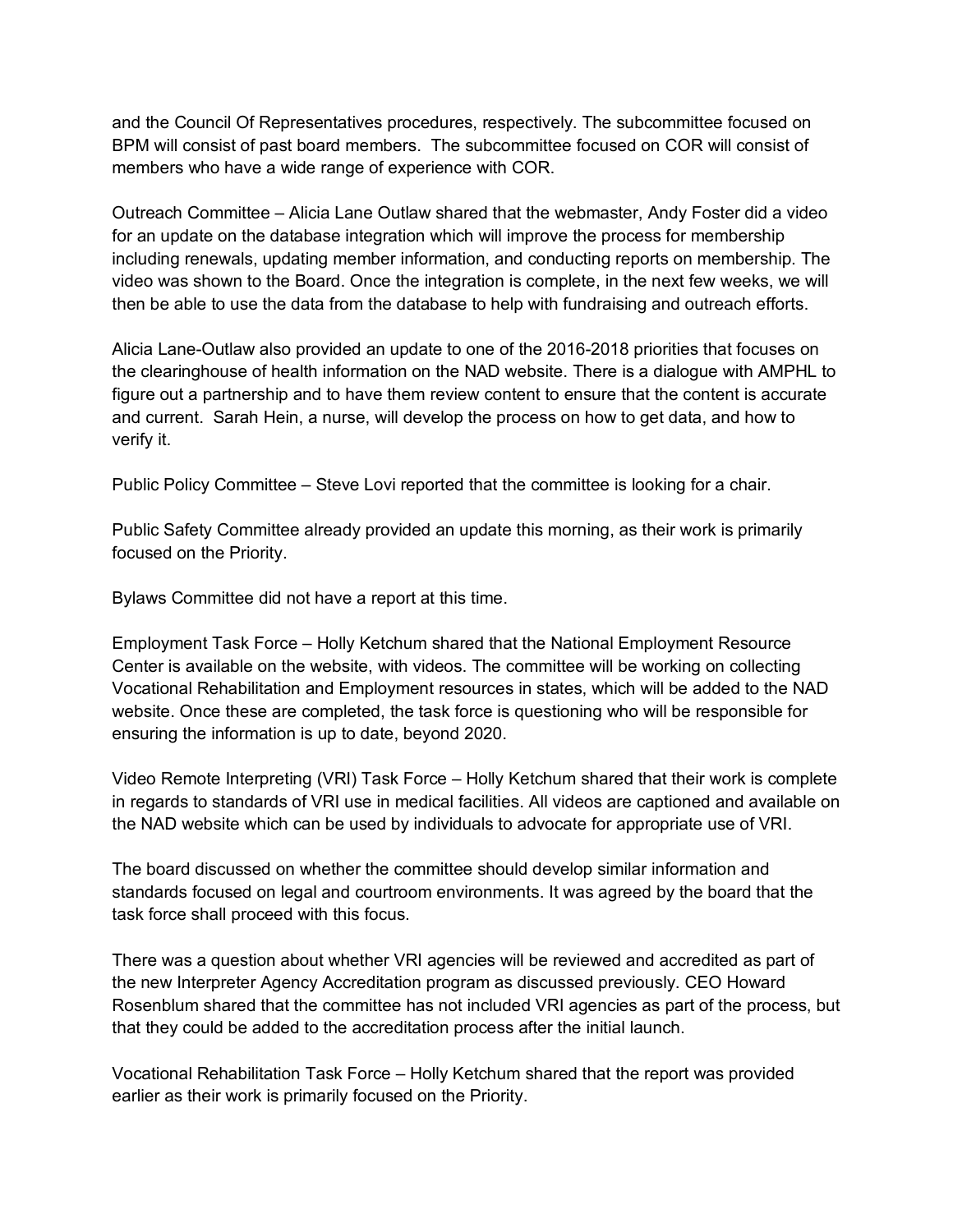President Melissa Draganac-Hawk called for a recess at 2:16 pm.

The meeting resumed at 2:25 pm.

Reports on NAD Sections were made.

Michelle Cline, board liaison for the National Deaf Education Section reported that they will host a conference at the Texas School for the Deaf on June 20-22. The Section has an advisory council, and have already met.

Michelle Cline, Board liaison for the Deaf Business Advocacy Section shared that the section will phase out as they are transitioning out to its organization called National Deaf Commerce.

Board Liaisons Alicia Lane-Outlaw and Steve Lovi reported for the LGBT Section. The section has established a closed Facebook group. The plan is to provide resources for people to advocate for accessibility at Pride March in their local communities.

The Youth Section did not have any new information that was not mentioned in their written report submitted to the board prior to this meeting.

CEO Howard Rosenblum shared that Deaf In Government (DIG) has completed their paperwork for establishing a section in November/December 2018 and are asking the board for consideration. They meet all of the criteria required to establish a section.

**MOTION**: Steve Lovi moved to create a sub-committee to review the business of all sections. Seconded by Steve Hamerdinger. DEFEATED.

Vice President, Richard McCowin shared that there is a need to discuss items for the Interpreter Section between the Board Liaison, Steve Hamerdinger, and Governance Chair, Liz Hill.

President Melissa Draganac-Hawk called for a recess at 3:03 pm. The Board traveled to Charlotte, NC for a Community Forum hosted in partnership with the Division of Services for the Deaf and Hard of Hearing (DSDHH).

#### **January 20, 2019, at the Division of Services for the Deaf and Hard of Hearing - Davidson County community room in Lexington, NC.**

Board Members Present: President Melissa Draganac-Hawk (2018-2020), Vice President Richard McCowin (2018-2020), Secretary Jenny Buechner (2018-2020), Treasurer Michelle Cline (2018-2020), Region I Representatives: Liz Hill (2018-2022) and Steve Lovi (2016-2020), Region II Representatives Kevin Ryan (2018-2022) and Linsay Darnall, Jr. (2016-2020) [partial participation through video conferencing], Region III Representatives: Holly Ketchum (2016- 2020) and Steve Hamerdinger (2018-2022), Region IV Representatives Amy Gomme (2018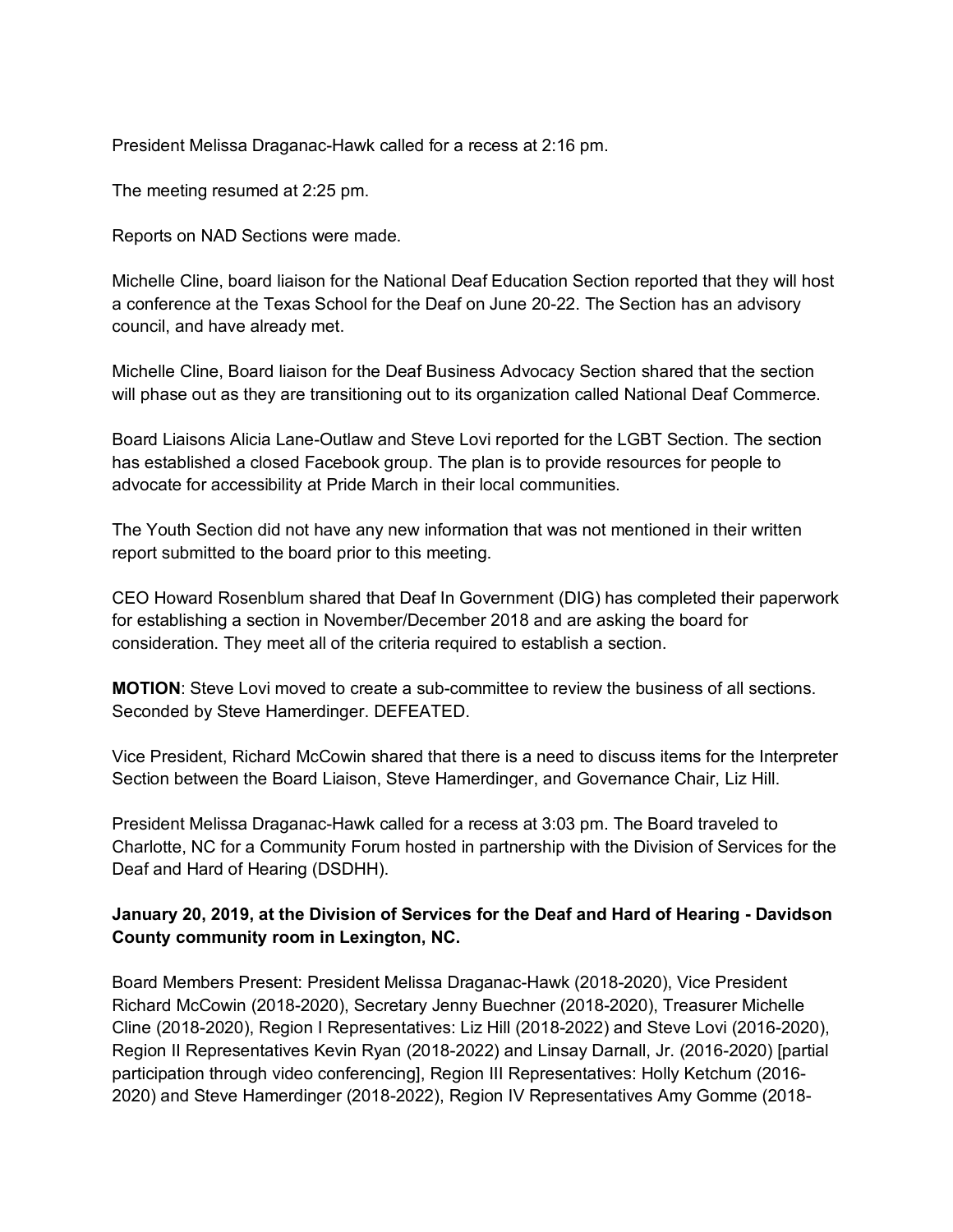2022), and Martin Price [partial participation through video conferencing], Appointed Board Members Alicia Lane-Outlaw (2018-2020) and Benro Ogunyipe (2018-2020).

Ex Officio Member: Howard Rosenblum, Chief Executive Officer.

Staff: Lizzie Sorkin, Communications Director.

| Linda Nelson         |
|----------------------|
| <b>Craig Blevins</b> |
| Jaime Marshall       |
| Laura Herman         |
| <b>Ginny Clark</b>   |
| Jerry Bush           |
| Joan Leonard         |
|                      |

Kenneth Leonard Heather Foster Darian Burwell Blare Johnston Ruben Leon Francie Nazloo

President Melissa Draganac-Hawk led a discussion about how new sections can get started, as they need membership in order to proceed, but there are limitations on the website to allow existing members to join a section when it is not yet time to renew their membership. There are three new sections that are not listed on the website, which need to be added. It was agreed that the best way to have existing members join sections is for Board Liaisons to reach out to a Point of Contact to encourage people to join the section online by making a "donation" of \$5, along with the name of the section(s) they wish to join, or by sending a check with a memo with the name of the section(s) they wish to join.

Treasurer Michelle Cline led a discussion to continue brainstorming ideas on what to do with the bequest funds. Ideas include investing into hiring an executive assistant, development officer, operating officer, grant writer.

President Melissa Draganac-Hawk led a discussion about board duties for the 2020 conference.

President Melissa Draganac-Hawk called for a recess at 10:02 am.

The meeting resumed at 10:16 am.

CEO Howard Rosenblum presented three bids for the 2022 NAD Conference site in Region 3. Many states and cities were considered, but only a few met all of our necessary conditions. Three city options met the criteria as established by the NAD, and they are Memphis, Tennessee; Knoxville, Tennessee; and Orlando, Florida.

President Melissa Draganac-Hawk called for a recess at 11:35 am.

The meeting resumed at 11:44 am.